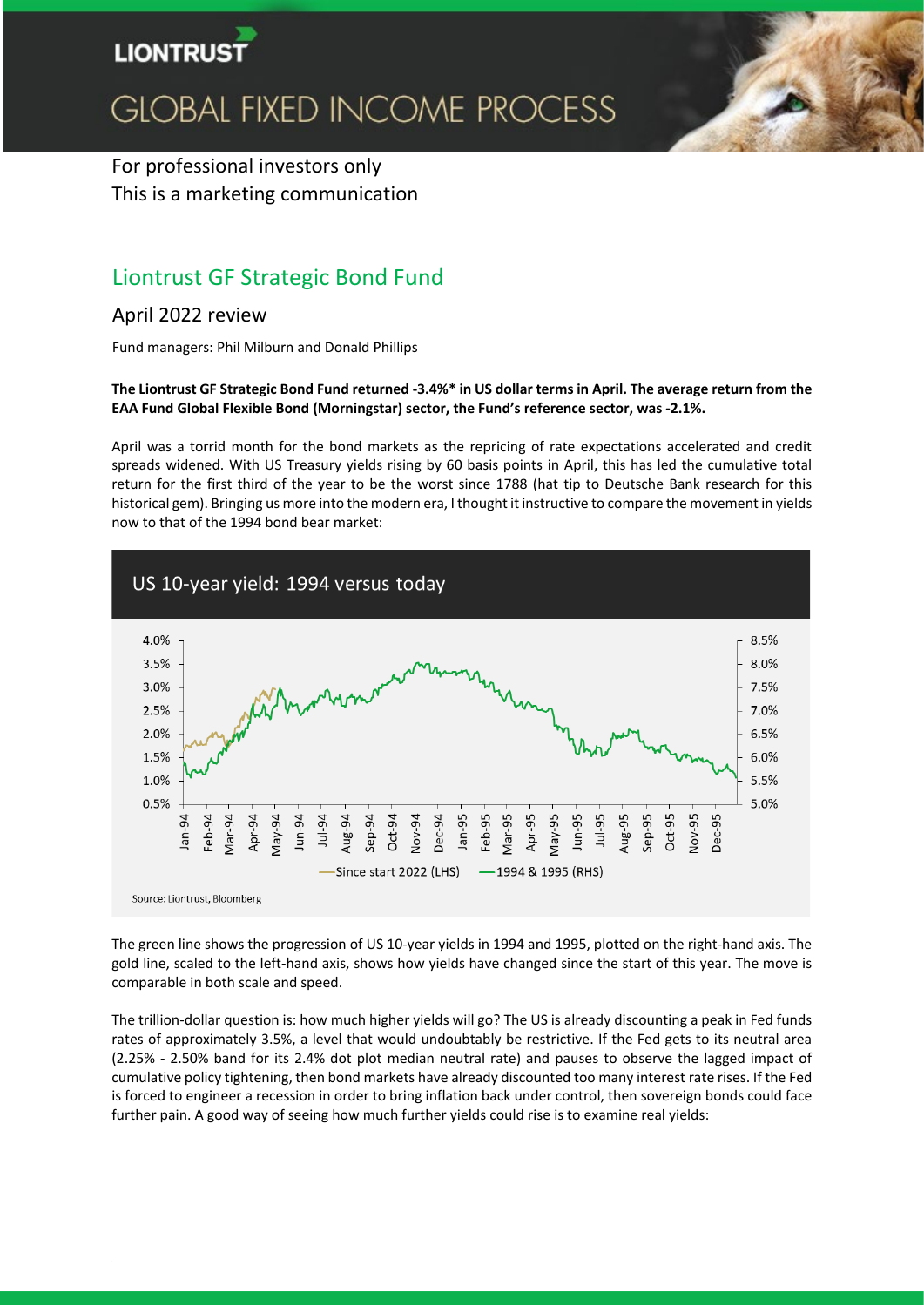

The chart shows the nominal yield on the 10-year US Treasury minus the inflation breakeven (this is equivalent to the real yield on the treasury inflation protected security). The real yield is back in positive territory, with the majority of the move being driven by the upward shift in conventional bond yields; 10-year inflation breakevens are just below 3%. A real yield of between 0.5 and 1.0% would represent a decent entry point into sovereign bonds. There are two ways of getting there: either a further selloff in conventional debt or, if the Fed regains inflation fighting credibility, then longer-term inflation expectations should start to fall and breakevens fade back towards 2-2.5%.

Clearly there are many moving parts, for a more in depth look at our current macroeconomic thinking, please see our lates[t quarterly strategy document.](https://www.liontrust.co.uk/insights/blogs/2022/05/gfi-quarterly-strategy-us-inflation-may-have-peaked-while-economic-growth-should-prove-resilient)

#### **Rates**

The Fund finished April with a duration of 3.75 years, still below our neutral level of 4.5 years and way below the index duration of approximately 7.25 years. If yields continue to rise, we will keep reducing the underweight. We have gone from hating sovereign bonds to just having a mild dislike.

The only significant rates trade during April was to switch some European duration into the US when the spread between Germany and the US reached 200 basis points. This leaves the Fund with 2.75 years' duration in the US, mostly in the 5 to 10-year maturity bucket, and 1-year in Europe. We retain the cross-market position of being long New Zealand government debt relative to Australian bond futures.

#### **Allocation**

April was a tough month for credit spreads as well as sovereign bonds. Most investment grade indices exhibited widening of 15-20 basis points with some individual bonds clearly seeing significantly larger moves. Two factors conspired to cause the widening: fear and flows. The fear refers to justified concerns that central banks will cause a recession. Flows out of the fixed income market have been large and, particularly in Europe, the dealing community finds itself longer than it wants to be. As new buyers emerge, this technical overhang should start to clear. We are optimistic on the appearance of new buyers longer-term as yields are becoming more compelling for those looking at total and real return potential as well as parts of the insurance and assurance markets which can now reach their target yields.

The Fund remains neutrally allocated to investment grade corporate bonds with a 50% weighting (55% physical holdings minus a 5% risk-reducing overlay). We prefer to spend the risk budget on high-quality high yield. The Fund has a 30% weighting (mainly physical holdings plus a 1.5% long risk overlay), above our 20% neutral but still below the 40% maximum allocation. Our strong structural and cyclical preference is for quality issuers; the Fund has no CCC-rated exposure and very low exposure to cyclical sectors.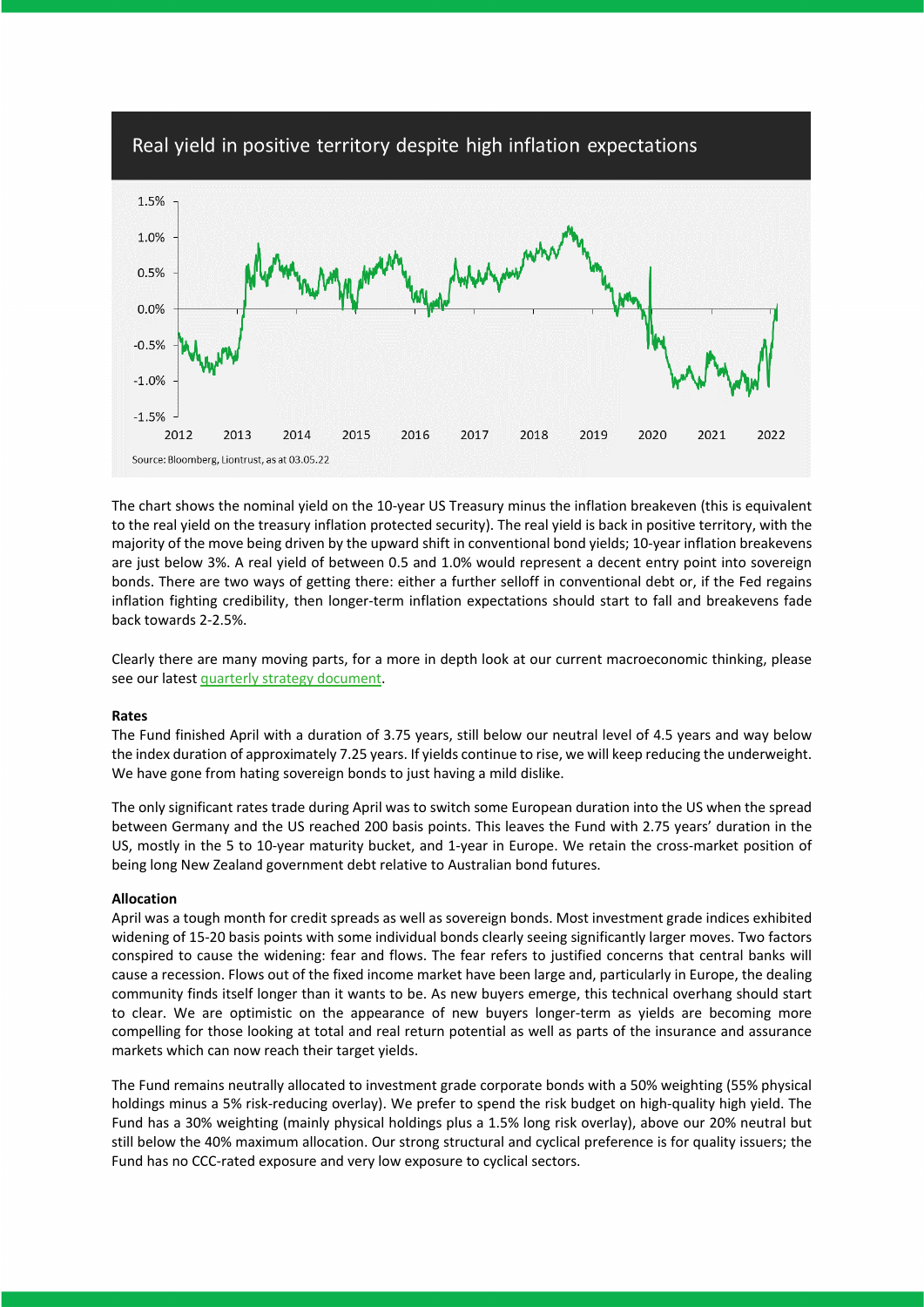#### **Selection**

Stock trading activity was low during April as the bid/offer in the market was too wide to be able to find many relative value switches that would work. This was a case of Easter illiquidity compounding the impact of "the Street" being long and wrong.

A holding in CAF was trimmed as it had been a relative outperformer. We added to Netflix exposure; itsstruggles with subscriber numbers quite rightly led to an equity de-rating. From a bondholder perspective the business is generating good cashflows, has low balance sheet leverage and the bonds are a cheap crossover credit.

## **Discrete 12 month performance to last quarter end (%)\*\*:** *Past Performance does not predict future returns*

|                                                   | <b>Mar-22 Mar-21</b> |       | <b>Mar-20</b> |
|---------------------------------------------------|----------------------|-------|---------------|
| Liontrust GF Strategic Bond B5 Acc                | $-3.96$              | 13.15 | $-0.40$       |
| <b>EAA Fund Global Flexible Bond - USD Hedged</b> | $-2.98$              | 13.23 | $-1.88$       |

\*Source Financial Express, as at 31.03.22, total return, B5 share class.

\*\*Source Financial Express, as at 31.03.22, total return, B5 share class. Discrete data is not available for ten full 12-month periods due to the launch date of the portfolio (13.04.18).

### *Fund positioning data sources: UBS Delta, Liontrust.*

†*Adjusted underlying duration is based on the correlation of the instruments as opposed to just the mathematical weighted average of cash flows. High yield companies' bonds exhibit less duration sensitivity as the credit risk has a bigger proportion of the total yield; the lower the credit quality, the less rate-sensitive the bond. Additionally, some subordinated financials also have low duration correlations and the bonds trade on a cash price rather than spread.*

#### Key Features of the Liontrust GF Strategic Bond Fund

| Investment objective & policy <sup>1</sup> | The investment objective of the Fund is to maximise total returns over<br>the long term through a combination of income and capital. The Fund<br>will seek to achieve its objective by investing in bond and credit<br>markets worldwide. The Fund invests in a wide range of bonds issued<br>by corporates and governments, from investment grade through to<br>high yield. The Fund invests in developed and emerging markets, with<br>a maximum of 40% of its net assets invested in emerging markets.<br>Investments may be made in "hard" currencies, such as US Dollar, Euro<br>and Sterling, and up to 25% of the net assets of the Fund may be<br>invested in soft currencies, such as those of emerging markets. Where<br>the Fund invests in non-US Dollar assets, the currency exposure of<br>these investments will generally be hedged back to US Dollar. Up to<br>10% of the Fund's currency exposure may not be hedged, i.e. the Fund<br>may be exposed to the risks of investing in another currency for up to<br>10% of its assets. The Fund may invest both directly, and through the<br>use of derivatives. The use of derivatives may generate market<br>leverage (i.e. where the Fund takes market exposure in excess of the<br>value of its assets). In addition, the Fund may invest in cash or cash<br>equivalents, such as deposits and Money Market Instruments, for cash<br>management purposes. Within the limits stated above, there are no<br>geographical or economic sector restrictions on the Fund's |
|--------------------------------------------|----------------------------------------------------------------------------------------------------------------------------------------------------------------------------------------------------------------------------------------------------------------------------------------------------------------------------------------------------------------------------------------------------------------------------------------------------------------------------------------------------------------------------------------------------------------------------------------------------------------------------------------------------------------------------------------------------------------------------------------------------------------------------------------------------------------------------------------------------------------------------------------------------------------------------------------------------------------------------------------------------------------------------------------------------------------------------------------------------------------------------------------------------------------------------------------------------------------------------------------------------------------------------------------------------------------------------------------------------------------------------------------------------------------------------------------------------------------------------------------------------------------------------------------|
|                                            |                                                                                                                                                                                                                                                                                                                                                                                                                                                                                                                                                                                                                                                                                                                                                                                                                                                                                                                                                                                                                                                                                                                                                                                                                                                                                                                                                                                                                                                                                                                                        |
|                                            | investments. The Fund has both Hedged and Unhedged share classes                                                                                                                                                                                                                                                                                                                                                                                                                                                                                                                                                                                                                                                                                                                                                                                                                                                                                                                                                                                                                                                                                                                                                                                                                                                                                                                                                                                                                                                                       |
|                                            | available. The Hedged share classes use forward foreign exchange                                                                                                                                                                                                                                                                                                                                                                                                                                                                                                                                                                                                                                                                                                                                                                                                                                                                                                                                                                                                                                                                                                                                                                                                                                                                                                                                                                                                                                                                       |
|                                            | contracts to protect returns in the base currency of the Fund. The fund                                                                                                                                                                                                                                                                                                                                                                                                                                                                                                                                                                                                                                                                                                                                                                                                                                                                                                                                                                                                                                                                                                                                                                                                                                                                                                                                                                                                                                                                |
|                                            | manager considers environmental, social and governance ("ESG")                                                                                                                                                                                                                                                                                                                                                                                                                                                                                                                                                                                                                                                                                                                                                                                                                                                                                                                                                                                                                                                                                                                                                                                                                                                                                                                                                                                                                                                                         |
|                                            | characteristics of issuers when selecting investments for the Fund.                                                                                                                                                                                                                                                                                                                                                                                                                                                                                                                                                                                                                                                                                                                                                                                                                                                                                                                                                                                                                                                                                                                                                                                                                                                                                                                                                                                                                                                                    |
| Recommended investment horizon             | 5 years or more                                                                                                                                                                                                                                                                                                                                                                                                                                                                                                                                                                                                                                                                                                                                                                                                                                                                                                                                                                                                                                                                                                                                                                                                                                                                                                                                                                                                                                                                                                                        |